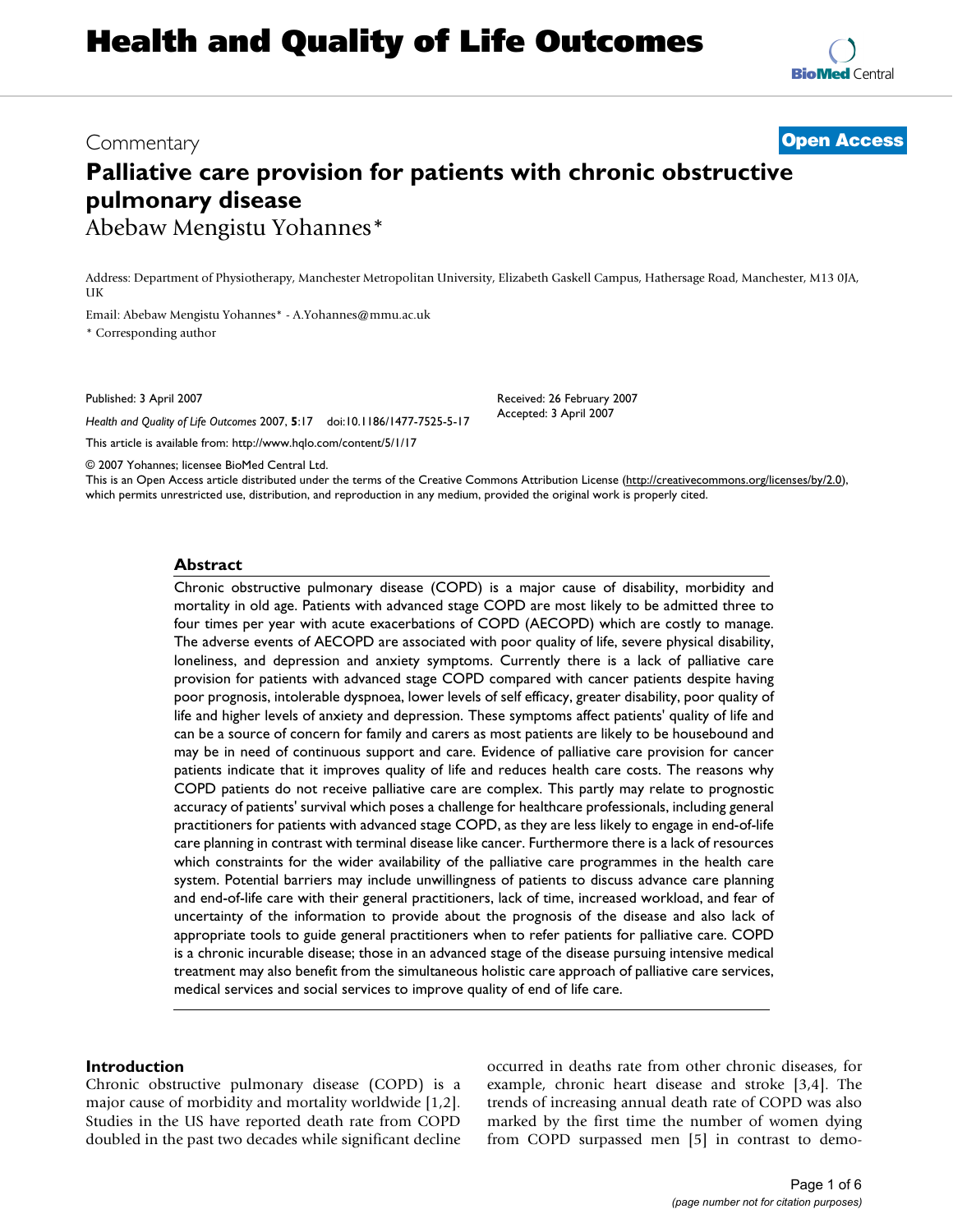graphic changes in the general population. In the same period healthcare utilization was exponentially growing because patients with severe COPD were hospitalized three to four times per year and utilization of intensive care units for patients admitted with acute exacerbations of COPD in developed countries [1,4-6]. In the US in 2005, the National Heart, Lung and Blood Institute reported that the annual direct medical costs for COPD were about \$21.8 billion and indirect costs (restricted days, lost workdays, and productivity) estimated at \$17 billion respectively [7]. Au and co-workers [8] examined retrospectively patients who died in the previous sixmonths with advanced stage COPD in comparison with lung cancer patients and their healthcare utilization. They found that patients with COPD had 'twice the odds of being admitted to an intensive care unit and received fewer opiates and benzodiazepine compared with patients with lung cancer'. The total direct medical costs were \$4,000 higher for COPD patients compared with lung cancer patients because of the intensive care unit utilization [8]. A recent population survey that investigated the health status of COPD patients in five European countries and US have reported that a significant but minority of European Union patients reported that their 'health status was worse than death' because of significant impairment in physical daily activities, severe dyspnoea, fatigue, pain and psychological morbidity due to anxiety and depressive symptoms [9].

In patents with severe COPD (defined forced expiratory volume in one second,  $FEV_1 < 1$  litre), inpatient mortality of 7.4% and 90 day mortality of 15% [10] and one year mortality rate for elderly COPD patients range from 36% [11] to 59% reported in patients admitted to intensive care unit with acute exacerbations of COPD [12], and compare unfavorably for cancer patients 'the 5-year relative survival rate for persons diagnosed with cancer is 62.7%, with variation by cancer site and stage at diagnosis' [13]. This article examines why patients with severe advanced stage COPD do not receive appropriate palliative care simultaneously when receiving active treatment despite presenting with low-self-esteem, poor health status, low levels of physical activity, severe dyspnoea and fatigue compared with cancer patients. These symptoms are often associated with adverse events such as worsened functional impairment, frequent hospitalization, and premature death.

# **Palliative care**

A typical palliative care team may comprise of a physician, mental health and palliative care nurses, auxiliary staff, a pharmacist, bereavement counselor, psychologist, chaplain, social worker and volunteers etc. However because of cost implication and different settings of the palliative care services, the team may comprise some or all members

of the team. The purpose is to maximize care, relieve suffering and improve quality of life for the patient and provide support for the family and carers with a team approach. The level of care may vary depending on the availability of staff and the set up of the palliative care programme, for example, inpatient or nursing home. In addition it may rely on the outcome of assessment of the palliative care team which may range from once daily or more to two or three times per week by the appropriate team members and with weekly review by the whole team.

Currently palliative care services are not widely available because of the high demand for care for patients with cancer and chronic progressive diseases which are costly to manage. However, a recent survey data in the US hospitals indicate an encouraging sign that the number of palliative care programs increased from 2000  $[n = 632 (15\%)$  of hospitals] to 2003  $[n = 1027 (25%)$  of hospitals]  $[14]$ .

Palliative care is not synonymous with terminal care and it should be apparent that palliative care approach focuses on symptom management, maintenance of a reasonable quality of life, good communication (patients, family members and physicians), increasing physical activities to maintain independence and practical support of emotional, spiritual and psychosocial support for patients and caregivers [15]. Currently, palliative care is mostly available for cancer patients who benefited from medical care to control physical symptoms of pain, dyspnoea, and emotional and spiritual support, at the end of life care [15]. However, this kind of provision is not widely available for COPD patients. Gore and co-workers [16] investigated the morbidity of end stage COPD in comparison to patients with unresectable non-small lung cancer (NSCLC)  $[FEV<sub>1</sub>]$ < 0.75 litres versus 1.47 litres]. The COPD patients were identified with poor quality of life, severe dyspnoea, and psychological burden of clinically relevant anxiety or depression (90% COPD versus 52% NSCLC). Despite having worse prognosis, the COPD patients received no palliative care compared with NSCLC patients. A recent systematic review [17] that investigated the prevalence of physical symptoms of five chronic progressive diseases (advanced cancer, AIDS, heart disease, renal disease, and COPD) identified common physical symptoms across the five conditions which were pain, breathlessness, and fatigue. In addition, a high prevalence of depression was reported in COPD patients. This indicates that palliative care is relevant for patients with all five chronic conditions. However the holistic aspects of care provision and management may require modification to satisfy individual patient's needs in order to improve quality of life and to support carers and families.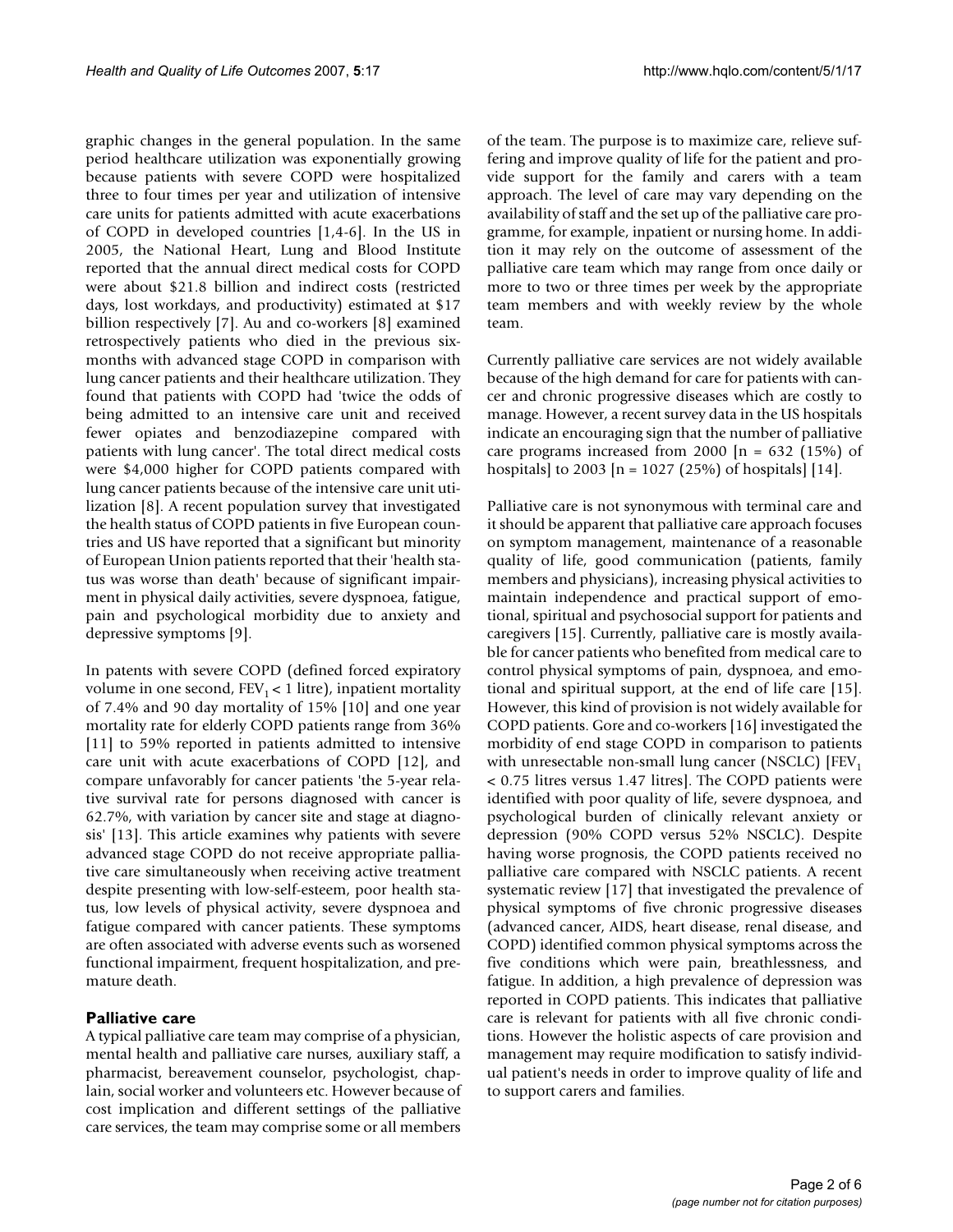The impact of depression can be profound in influencing patient preferences of choice whether to receive a life sustaining treatment or not in patients with COPD [18]. In an elegant qualitative study, Curtis and colleagues [19] examined the differences in end-of-life care provision from patient perspectives for patients with COPD, Cancer and AIDS. The three groups differed in socio-demographic characteristics, and COPD patients were older compared with the Cancer and AIDS patients. However they have reported similar concern of whether the family physicians are skilled enough in providing end of life care (emotional support, communication and accessibility and continuity of care). The COPD patients further reported the desire for education to know more about the disease process, treatment, and prognosis, what dying might be like and advance care planning which may be a territory for the palliative care team to address.

# **Why COPD patients do not receive palliative care?**

General practitioners and healthcare professionals are challenged by prognostic accuracy of patient survival in patients with severe end-stage of COPD, and they are less likely to engage in end-of-life care planning in contrast with terminal diseases like cancer. This poses a challenge about when to refer patients with advanced stage of COPD for palliative care even though their physical, emotional and psychosocial needs are as severe as or worse than patients with lung cancer [16,20]. Furthermore there is a lack of resources which constraints for the wider availability of the palliative care programmes in the health care system.

Currently there is no research data to persuade health care providers that palliative care provision for advanced stage COPD patients has beneficial effects in terms of reducing the healthcare utilization (for example, hospital readmission) or improving quality of life in this patient group. However, a recent study [21] that investigated in male patients the benefits of palliative care provision (predominantly cancer including cardiovascular, pulmonary and gastrointestinal etc.) compared with the usual care (optimum medical treatment and hospital care provision). Patients that received palliative care were less likely to be admitted to intensive care unit during hospitalization, incur lower inpatient costs per day, and receive better medical care provision compared to the usual care patients. Hence palliative care may help in reducing health care costs and may avoid admission into the intensive care unit for patients with COPD.

Acute exacerbations are common in patients with severe COPD which require on average three-to-four times hospital readmission per year and patients are most likely to present with low self-esteem and suffer from a high level

of depressive and anxiety symptoms. Our research group has reported recently that patients with severe acute exacerbation COPD identified at discharge with a co-morbid depression have increased likely hood of (13% more) of dying in the following year compared with non-depressed patients [11]. This observation indicates the lack of holistic palliative care provision for psychological, social support (patient and carers) and spiritual care at the end stage of COPD.

Patients with severe COPD are most likely to be housebound, socially isolated, physically disabled, and lead poor quality of life. They can be a source of concern for family and carers, as some patients are chair-bound, and may be in need of continuous support and care including routine basic daily activities for example, bathing.

# **Benefits of palliative care for COPD patients**

Palliative care for COPD patients will open an opportunity for better communication with patient, family, and physician in order to plan appropriate treatment strategies including advance care planning, and patient preferences with regard to choice of end of life withholding or withdrawing medical treatment and hospice care. For the details of topics and protocol guidelines to enhance patient-doctor-communication and treatment options see reviews [15,33].

The multidisciplinary nature of palliative care provision may encourage COPD patients to play an active role in self-management in order to optimize energy and function. In addition, the psychosocial support and the health care professionals' care and attention may promote confidence to over-come the disproportionate fear dyspnoea on exertion brings may help to engage in routine daily activities.

It will also provide unmet needs of the patients psychological, spiritual, and psychosocial needs in the advance stage of the disease in order to improve patients' quality of life. In addition, the spouse and/or carers are more likely to suffer from anxiety and depressive symptoms providing continuous care during the advance stage of the disease and end of life care without having any periods of respite. Therefore, it will open access to a specialist palliative care team including home nursing services and referral to hospice care.

# **What are the potential barriers?**

Table 1 summarizes some of the potential barriers [22-24] from the patients and the general practitioners perspectives to provide satisfactory care for the patients at the end stage of the disease. It requires a multi-modal approach to tackle the barriers as follows.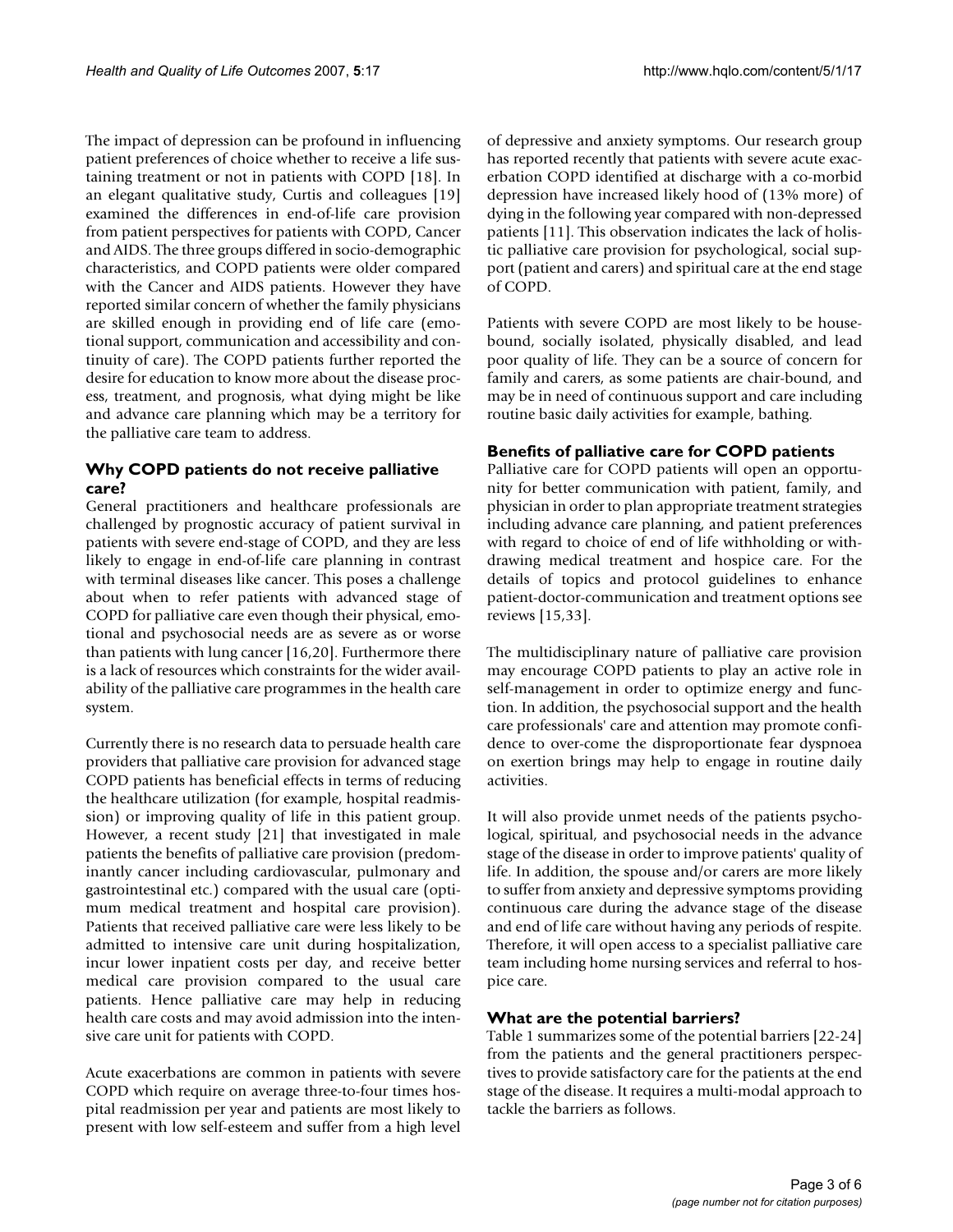**Table 1: Potential barriers of discussing the prognosis end-stage of COPD [22-24]**

| <b>Patients</b>                                                                                                                                                                                                                              | <b>General practitioners</b>                                                                                                                                                                                                                                                                                                                            |
|----------------------------------------------------------------------------------------------------------------------------------------------------------------------------------------------------------------------------------------------|---------------------------------------------------------------------------------------------------------------------------------------------------------------------------------------------------------------------------------------------------------------------------------------------------------------------------------------------------------|
| 1) Unwillingness to discuss end of life care<br>2) Lack of communication (not sure which doctor will be taking care of<br>me)<br>3) Ignoring not to discuss the issue<br>4) Lack of knowledge what type of care available<br>5) Loss of hope | I) Lack of confidence (ill-prepared to discuss the issue adequately)<br>2) Lack of time in busy surgery (increasing workload)<br>3) Uncertain about the information to provide about the prognosis in<br>advance COPD<br>4) Lack of patient education about the end stage of COPD<br>5) Not in the priority list<br>6) Lack of resources and facilities |

The general practitioners may require further training on communication skills in how to break sensitive information such as the prognosis of the disease and advance care planning [24]. It is also possible that general practitioners may not have adequate time with increased workload to discuss such kind of issues at great-depth. Hence, referring those patients in advance stage of the disease to palliative care team is a worthy endeavor.

Education of the patients and carers about the disease, including the prognostic and advance care planning at the early stage of the disease should be part of the pulmonary rehabilitation program. This may increase patient's awareness and confidence to ask relevant questions at the endstage of the disease and to have a meaningful conversation with their physicians in order to devise appropriate treatment strategies. In order to achieve these goals further training is required to specialize on palliative care for the pulmonary rehabilitation team and others (for example, advanced practice nurses) that may be involved in patient care to assist the general practitioners.

# **Assessment**

Accurate assessment of the patients' psychological morbidity, physical disability and impaired quality of life, is the first step of towards planning good end of life care. A recent study in our department identified physical disability, poor quality of life and depression as predictors of mortality following the events of acute exacerbations of COPD in a preceding year [11]. The Manchester Respiratory Activities of Daily Living (MRADL) [25] is a selfadministered physical disability scale, and is specifically validated as a postal questionnaire for patients with COPD. The score ranges from 0 to 21, and a low score corresponds to severe physical disability in activities of daily living. It takes less than five minutes to complete. The MRADL [11] score < 10 showed predictive values for one year mortality (sensitivity 75% and specificity 63%), i.e. good at identifying mortality but less good at predicting survival. The MRADL has a potential in identifying (selecting) severe COPD patients with physical disability that are most likely to benefit from palliative care provision while pursuing optimum medical treatment. The MRADL requires testing in future research. Others have suggested the BODE index (body mass index, airflow obstruction, dyspnoea and exercise capacity) [26,27] might be a useful tool as changes may relate to progression of disease and predicts mortality in this patient group.

#### **Treatment that may benefit COPD patients during palliative care provision** *Long acting bronchodilators*

It is important to be aware of the effects of drugs to keep the airways open for a long period time in order to reduce breathlessness and increase quality of sleep during the night for the patient suffering from severe dyspnoea. Tiotropium (tiotropium bromide) is a safe long acting inhaled bronchodilator drug with a long duration of providing sustained bronchodilation throughout the day, and is relatively selective for muscarine  $M_1$  and  $M_3$  receptors, dissociating more quickly from  $M_2$  receptors [28,29]. A recent meta-analysis showed that Tiotropium reduced frequency of COPD exacerbations, relieved dyspnoea, and improved quality of life in patients with COPD [30]. Once daily dosing is convenient for patients but close monitoring for adverse effects such as dry mouth and urinary tract infections are essential.

# *Oxygen Therapy*

In the advanced stage of the disease, COPD patients often experience chronic hypoxia which may require oxygen therapy as it helps to relieve dyspnoea and improve physical activities within a home environment. However, the long-term benefits of oxygen therapy for COPD patients remain inconclusive. A few studies have reported that patients with COPD on long-term oxygen therapy (LTOT) suffer from high level of anxiety and depressive symptoms, poor quality of life [31] and premature death compared to non-LTOT patients with COPD [11].

# *Opiates*

Morphine is commonly used for patients with intolerable dyspnoea in palliative medicine. It helps the patient to feel comfortable, reduce breathlessness and improves the quality of sleeping pattern. Dosing depends on the symptom burden and the patient history of exposure. A recent review [32] supports the use of opioids to treat dyspnoea (reducing the sensation of breathlessness) in patients with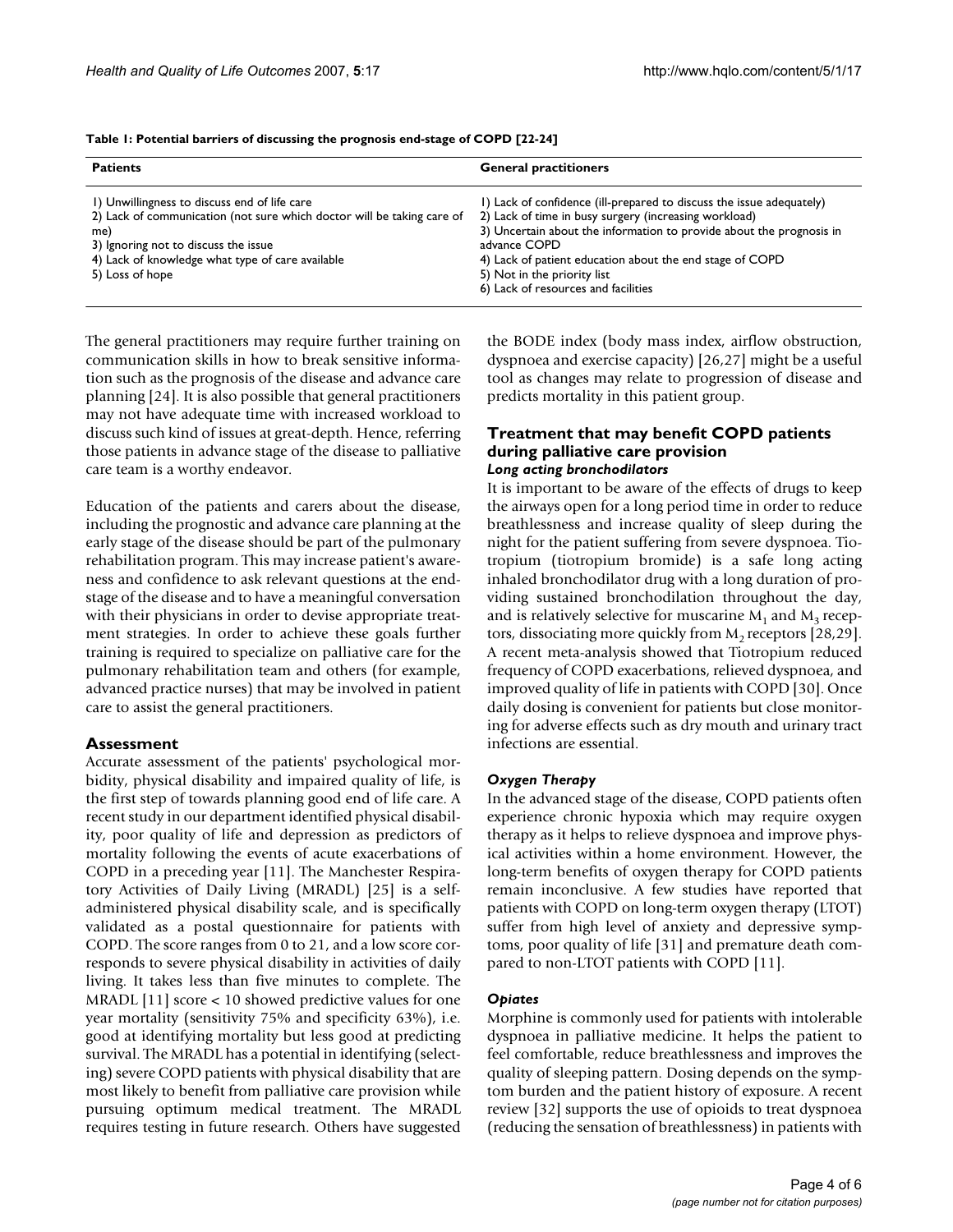advanced progressive diseases, including COPD. However, close monitoring of the patient condition for side effects such as nausea, vomiting, dizziness and constipation is essential. Morison and Morison [33] advise when ever possible to use the lowest effective dose of opioid medication and titrate the bowel regimen accordingly.

#### *Benzodiazepines*

They can be considered in the treatment of severe dyspnoea and anxiety symptoms including panic attack which are common in patients with advance stage of COPD for example, regular low-dose longer-acting benzodiazepines such as diazepam 2–5 mg every 8 hours [34].

#### *Psychosocial and spiritual needs*

COPD patients with severe dyspnoea, tiredness and pain may compromise their physical, psychological, social, and spiritual aspects of their lives. Palliative care (a multidisciplinary care) holistic care approach addressing some of the issues of may be a benefit for patients and families. However, to-date the benefits of spiritual care has not been explored in patients with COPD. It was reported that spiritual and religious beliefs can play an important role at the end of life care, for example, a question "are you at peace?" offers a patient an opportunity to express his/her spiritual concerns and to have a dialogue with the doctor 'in treatment decisions for patients and families, particularly with regard to initiation of and continuation of lifeprolonging therapies' [35]. In this regard chaplains and local church minister may play an active role to support the patient and family in spiritual care.

#### *Pulmonary rehabilitation*

There is strong evidence to suggest that a group based pulmonary rehabilitation program improves quality of life, exercise capacity, and increases confidence to pursue enjoyable hobbies for mild to moderate COPD patients. However, patients with the advanced stage COPD with physical and psychological symptoms (Table 2) especially those housebound may derive-benefits, if the exercise program is individually tailored, instructed and periodically supervised by the therapist as a part of home exercise program in that it may improve independence in physical activities and self-management. It is worth exploring whether the palliative care programme has any additional benefits when simultaneously provided with pulmonary rehabilitation programme.

Patients with severe dyspnoea may benefit from relaxation therapy and breathing training (breathing control) exercises, appropriate positioning and advice on postural correction can also be useful in reducing sensation of breathlessness. Furthermore, providing a supportive listening environment, psychosocial counseling and reassuring patients and respite care for caregivers may also be beneficial. Devising coping strategies, adaptation of the home environment, energy conservation techniques to improve daily activities, for example, the inability to take a shower while standing upright can be overcome by placing a chair in the bath/shower-room are worthy of consideration. Malnutrition is common in advanced stage COPD. Factors that contribute to this are multifactiorial and may include the increased work of breathing because of severity of lung impairment, decreased appetite and a lack of balanced diet. The dietitian may provide an advice to the patient and carers about diet and supplementary diet intake. Patients with severe dyspnoea while eating may benefit from dividing the daily intake into several small meals.

In summary, palliative care is not available for patients with advanced stage COPD despite their having a poor prognosis with lower levels of self-efficacy, greater disability, poor quality of life, and higher levels of anxiety and depression worse than subjects with terminal non-small cell lung cancer. COPD patients are twice as likely to be admitted to an intensive care unit compared with lung cancer patients. Indeed, COPD is a chronic incurable dis-

#### **Table 2: Indicators of physical symptoms with advanced end stage of COPD**

Social isolation Depression Anxiety Poor quality of life Intolerable dyspnoea Frequent hospital admissions Housebound or chair bound Fatigue (excessive tiredness) Loss of hobbies Loss of weight Low self-esteem Long term oxygen therapy  $FEV_1 < 30%$ 

 $FEV<sub>1</sub>$  = Percentage of forced expiratory volume in one second.